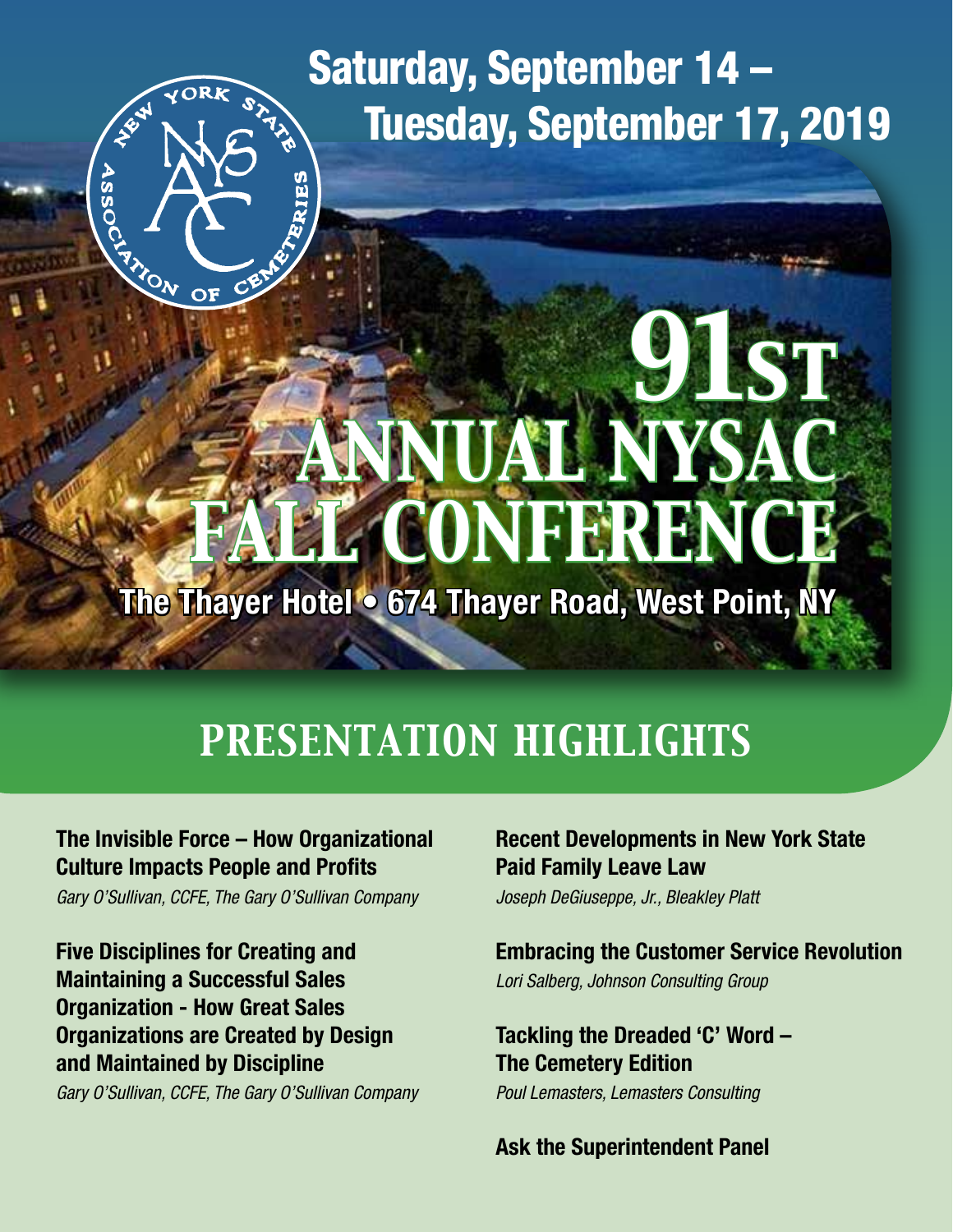

### *91st Annual Fall Conference* **Saturday, September 14 – Tuesday, September 17, 2019**

Complete form and submit via fax or mail to the NYSAC office. Registration may be done online at www.nysac.com

| Address experience and the contract of the contract of the contract of the contract of the contract of the contract of the contract of the contract of the contract of the contract of the contract of the contract of the con                                                                                                                                                                                        |                                              |                  |  |  |
|-----------------------------------------------------------------------------------------------------------------------------------------------------------------------------------------------------------------------------------------------------------------------------------------------------------------------------------------------------------------------------------------------------------------------|----------------------------------------------|------------------|--|--|
|                                                                                                                                                                                                                                                                                                                                                                                                                       |                                              |                  |  |  |
|                                                                                                                                                                                                                                                                                                                                                                                                                       |                                              |                  |  |  |
|                                                                                                                                                                                                                                                                                                                                                                                                                       |                                              |                  |  |  |
| Name of those attending:                                                                                                                                                                                                                                                                                                                                                                                              |                                              |                  |  |  |
|                                                                                                                                                                                                                                                                                                                                                                                                                       |                                              |                  |  |  |
|                                                                                                                                                                                                                                                                                                                                                                                                                       |                                              |                  |  |  |
|                                                                                                                                                                                                                                                                                                                                                                                                                       |                                              |                  |  |  |
| <b>Conference Registration</b>                                                                                                                                                                                                                                                                                                                                                                                        | # attending                                  | Price per person |  |  |
| <b>Full Conference Registration</b>                                                                                                                                                                                                                                                                                                                                                                                   | $\begin{array}{cc} & \mathbb{Q} \end{array}$ | \$225.00         |  |  |
| First Time Attendee - Full Conference                                                                                                                                                                                                                                                                                                                                                                                 | $\circledcirc$                               | \$175.00         |  |  |
| Spouse/Guest Registration                                                                                                                                                                                                                                                                                                                                                                                             | @<br>$\mathcal{L}^{\text{max}}_{\text{max}}$ | \$125.00         |  |  |
| One Day Registration                                                                                                                                                                                                                                                                                                                                                                                                  | @                                            | \$175.00         |  |  |
| West Point Tour (Sunday, September 15, 2019)<br>Optional & must register in advance.                                                                                                                                                                                                                                                                                                                                  | $\circledcirc$                               | \$45.00          |  |  |
| <b>Golf Outing (Sunday, September 15, 2019)</b><br>Optional & must register in advance.                                                                                                                                                                                                                                                                                                                               | $\circledcirc$                               | \$105.00         |  |  |
| (Please indicate the names of those who will be in your foursome)                                                                                                                                                                                                                                                                                                                                                     |                                              |                  |  |  |
|                                                                                                                                                                                                                                                                                                                                                                                                                       |                                              |                  |  |  |
|                                                                                                                                                                                                                                                                                                                                                                                                                       |                                              |                  |  |  |
| <b>Supplier / Exhibitor Registration [16] [2016]</b>                                                                                                                                                                                                                                                                                                                                                                  |                                              | \$250.00         |  |  |
|                                                                                                                                                                                                                                                                                                                                                                                                                       |                                              |                  |  |  |
| Electric needed? [ ] Yes [ ] No<br>Please bring your own extension cords. Set-up time begins at 12:00pm on Sunday, September 15, 2019.                                                                                                                                                                                                                                                                                |                                              |                  |  |  |
| * If you are not a cemetery or supplier member of NYSAC, please call the NYSAC office at (518) 434-1134 for<br>a membership application. Membership dues must be paid and submitted with your conference registration.                                                                                                                                                                                                |                                              |                  |  |  |
| Sponsorship Information – All sponsors will be acknowledged on the conference materials and verbally throughout the event.                                                                                                                                                                                                                                                                                            |                                              |                  |  |  |
| <b>Sponsorship Levels:</b><br>[ ] Platinum PLUS* - \$2,750 [ ] Platinum Sponsor - \$2,000 [ ] Gold PLUS* - \$1,250 [ ] Gold Sponsor - \$1,000<br>[ ] Silver Sponsor - \$500 [ ] Other - \$                                                                                                                                                                                                                            |                                              |                  |  |  |
| *Platinum PLUS includes exclusive sponsorship of a coffee break<br><b>GRAND TOTAL \$</b><br>*Gold PLUS includes shared sponsorship of the Annual Banquet Cocktail Hour                                                                                                                                                                                                                                                |                                              |                  |  |  |
| Conference forms and updates will be available at www.nysac.com<br>Return Registration form by September 6, 2019 to:<br>NYSAC, 111 Washington Avenue, Suite 501, Albany, NY 12210<br>Phone (518) 434-1134 • Fax (518) 427-0452 • info@nysac.com • www.nysac.com<br>PLEASE MAKE CHECKS PAYABLE ONLY TO "New York State Association of Cemeteries"<br>*Please DO NOT make checks payable to NYSAC or any other acronym. |                                              |                  |  |  |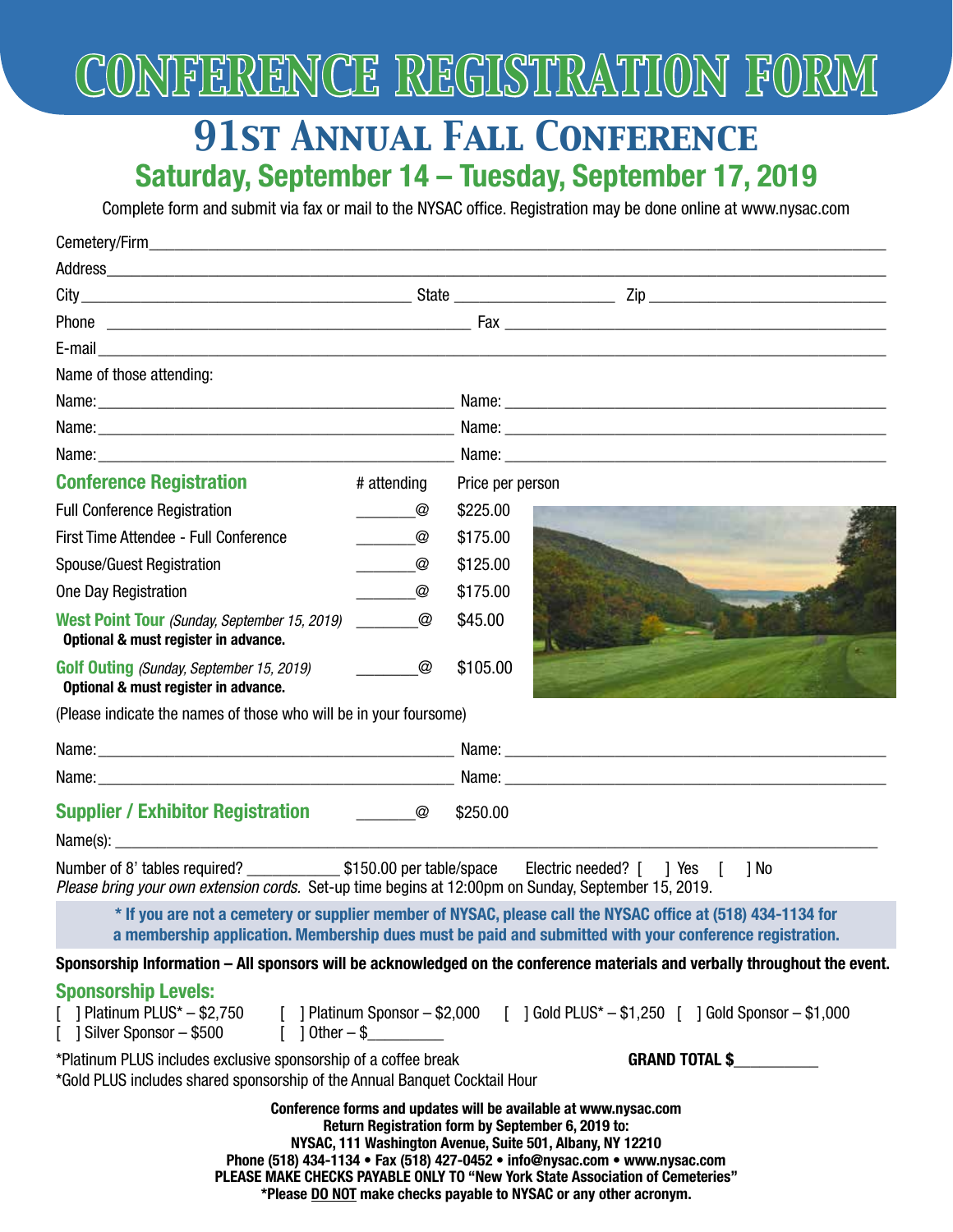## *CONFERENCE SCHEDULE*

## *Sunday, September 15*

| $9:00$ am $- 10:00$ am            | <b>Government &amp;</b><br>(Committe mo |
|-----------------------------------|-----------------------------------------|
| $10:00am - 12:00pm$               | <b>Board of Dire</b><br>(Board Memb     |
| 12:00pm                           | <b>Golf outing</b>                      |
| 1:00 <sub>pm</sub>                | <b>West Point To</b>                    |
| $6:30$ pm $- 7:30$ pm             | <b>Cocktail Hour</b>                    |
| $7:30 \text{pm} - 9:00 \text{pm}$ | <b>Dinner</b>                           |

ent & Legal Affairs Meeting te members only) **Directors Meeting** 

lembers only)

nt Tour

## *Monday, September 16*

| $8:25am - 8:30am$                 | <b>Presidents and Chair Welcome to Conference</b>                                                  |
|-----------------------------------|----------------------------------------------------------------------------------------------------|
| $8:30$ am $-9:30$ am              | <b>Annual Member Meeting</b>                                                                       |
| $9:30$ am $-10:30$ am             | Gary O'Sullivan - The Invisible Force - How<br>Organizational Culture Impacts People and Profits   |
| $10:30$ am $-11:00$ am            | <b>Coffee Break</b>                                                                                |
| $11:00am - 12:00pm$               | Gary O'Sullivan - Five Disciplines for Creating<br>and Maintaining a Successful Sales Organization |
| $12:00$ pm $-1:15$ pm             | Lunch                                                                                              |
| $1:15$ pm $- 2:30$ pm             | Ask the Superintendent                                                                             |
| $2:30$ pm $-3:15$ pm              | Joseph DiGiuseppe: Recent Developments<br>in NYS Paid Family Leave Laws                            |
| $3:15$ pm $-3:45$ pm              | <b>Coffee Break</b>                                                                                |
| $3:45$ pm $-4:45$ pm              | Lori Salberg - Embracing the Customer Service<br><b>Revolution</b>                                 |
| $4:45$ pm $-5:45$ pm              | <b>Supplier Members Meeting</b>                                                                    |
| $6:30$ pm $-7:30$ pm              | <b>Cocktail Hour</b>                                                                               |
| $7:30 \text{pm} - 9:00 \text{pm}$ | <b>Dinner</b>                                                                                      |
|                                   |                                                                                                    |

## *Tuesday, September 17*

| $8:30am - 9:45am$     | Poul LeMasters - Tackling the Dreaded 'C'<br>Word - The Cemetery Edition - Part I  |
|-----------------------|------------------------------------------------------------------------------------|
| $9:45$ am $-10:15$ am | <b>Coffee Break</b>                                                                |
| $10:15$ am - 10:45am  | Poul LeMasters - Tackling the Dreaded 'C'<br>Word - The Cemetery Edition - Part II |
| $10:45$ am - 12:00pm  | Government and Legal Affiars Update and<br><b>Division of Cemeteries Report</b>    |
| 12:00 <sub>pm</sub>   | <b>Board of Directors Meeting</b>                                                  |

### *keynote speakers*

### *Poul Lemasters, Esq.,*

### **Lemasters Consulting**



Poul began his career in deathcare more than 20 years ago as a funeral director and embalmer. He quickly recognized that the growing risk and liability in deathcare

along with the lack of support and resources for those in this profession made for a deadly combination. So, he decided to go to law school and he passed!

Today, Poul uses his unique background in both deathcare and law to provide resources and counsel to other deathcare professionals. He gets calls for assistance in risk management, daily operational conflicts, form and contract reviews, valuations, and regulatory matters. Basically, all the exciting issues our profession has to offer. Poul advises several funeral home, crematory, cemetery, and trade associations across the United States. He also shares his know-how with those in the field by serving as Cremation Coordinator and Advisor for ICCFA's Cremation Education Program.

### *Gary O'Sullivan*

### **The Gary O'Sullivan Company**



From entering the preneed business at the age of eighteen selling door-to-door to becoming a senior vice president of a public company to starting his own

consulting and speaking firm in 2001, today Gary is an internationally known speaker and consultant. Gary is the Dean of the ICCFA University's Sales and Marketing College; he has been a keynote speaking at national and worldwide events, from Canada to South America, and has been recognized as the speaker of the decade for an unprecedented two consecutive times by the ICCFA, in 2000 and again in 2010. He is also the co-creator of The System University, the profession's only independent online training and development program. His CD and DVDs programs on selling pre-need and sales management have sold thousands of copies over the years. His CD series, The Basic Approach to Selling PreNeed is the best-selling audio series in the history of preneed.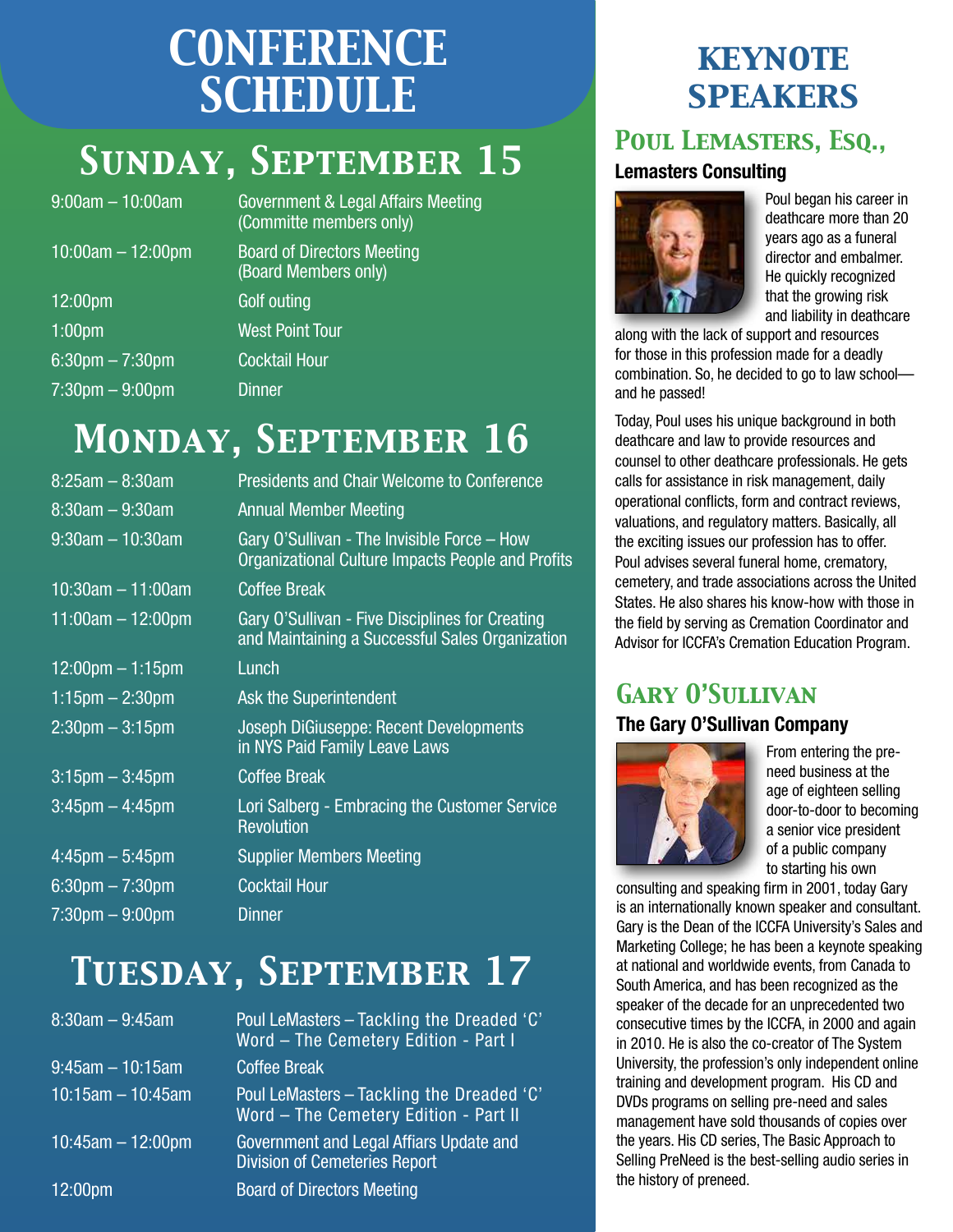## *HOTEL INFORMATION The Thayer Hotel – West Point, NY*

Seated on a hilltop in Upstate West Point, NY, with commanding views of the Hudson River and the United States Military Academy, The Historic Thayer Hotel at West Point has been a national treasure since opening in 1926. Visited by past U.S. Presidents, international leaders and celebrities alike, this hotel is like no other in the world. Come and discover a captivating blend of over 200 years of military history combined with a full array of modern comforts and amenities. In addition to guests visiting West Point, our full-service hotel is perfect for leisure travelers and recreational adventurers seeking to experience the natural beauty of the Hudson Valley: the charming river towns, burgeoning farm-to-table restaurant scene, scenic wineries and wine trails, and beautiful country lanes meandering through apple orchards, horse farms and roadside farmer's markets. Discover one of the most legendary hotels, where the grand history and traditions of the United States Military Academy meet modern elegance and comfort.

Rooms are available from September 14, 2019 through September 17, 2019

Discounted room rates have been arranged for NYSAC attendees and include all group meals from Sunday evening until Tuesday morning. In order to secure discounted rates, you are strongly encouraged to make reservations prior to Thursday, August 15, 2019. To make a reservation with the NYSAC group rate please call The Thayer Hotel Reservations Department at **845-446-4731 ext. 7997** and advise them that you are with the New York State Association of Cemeteries. *Please be advised that reservations with the NYSAC group rate cannot be made online and that the hotel does not accept American Express.*

### **Hotel Room Rates:**

Rooms are on a first-come, first-served basis. Reserve as early as possible to receive the group rate.

The package rates for Saturday, September 14, 2019 through Tuesday, September 17, 2019 are as follows:

- Single Occupancy Rate \$385.00 per night
- Double Occupancy Rate \$570.00 per night (\$285.00 per person)
- Single Jr. Suite Rate \$485.00 per night

The package includes overnight accommodations per person per night, daily breakfast lunch and dinner, complimentary self/valet parking, access to the on-premise fitness center, wifi and all service charges. In addition you will be charged NYS Sales Tax and Orange County NY Occupancy Tax, unless tax exempt status has been approved.

### **Reservation Information:**

- Reservations may be made by calling The Thayer Hotel Reservations Department at **845-446-4731 ext. 7997** and advising them that you are with the New York State Association of Cemeteries
- Check in time is 4:00 PM and Check out time is 1:00 PM.
- Rooms are reserved for membership from Saturday, September 14, 2019 through Tuesday, September 17, 2019.
- Rooms are available before the conference and please advise the hotel you are with NYSAC if arriving early.
- Attendees who book a room outside of the room block will be responsible for the cost of meals.
- New York State tax exemption forms will be accepted by the hotel.
- Attendees may cancel their room reservation up to 72 hours prior to arrival with no penalty. After that point attendees will be charged for the equivalent of 1 night stay.

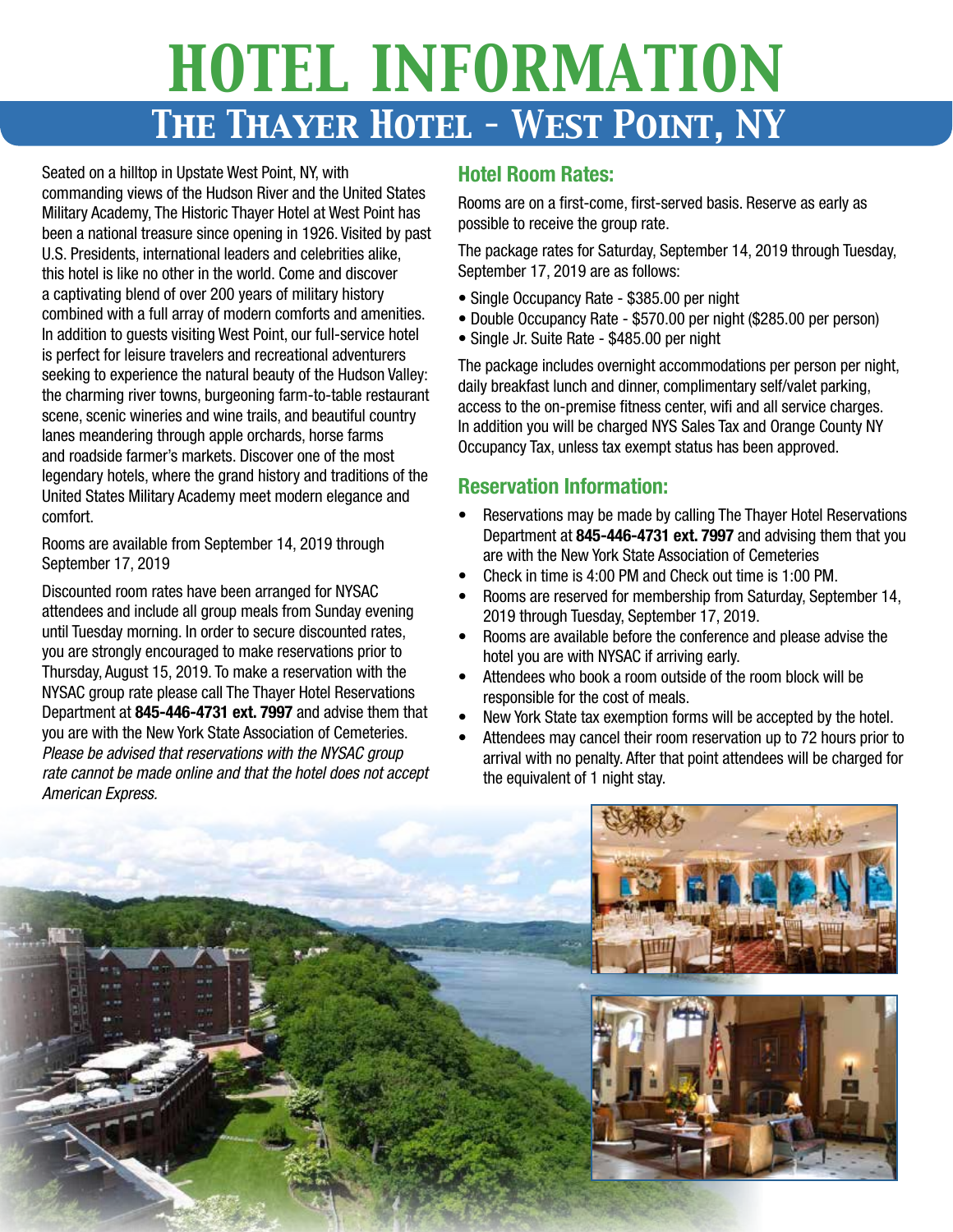### *REPORT FROM THE NOMINATING COMMITTEE*

The following have been nominated as Officers of the New York State Association of Cemeteries for the term September 2019 to September 2020:

**President Philip J. Tassi** The Ferncliff Cemetery Association

**Vice-President Jeffrey Reed** Mount Calvary Cemetery Group

**Secretary Nathan J. Romagnola** White Haven Memorial Parks, Inc.

**Treasurer Richard J. Moylan** The Green-Wood Cemetery

The following have been nominated to the Board of Directors of the New York State Association of Cemeteries for a three-year term ending September 2022:

> **Michael Austin** Elm Lawn Cemetery

**Domenick Castiello** Mount Hope Cemetery

**Joseph Dispenza** Forest Lawn Cemetery

### *NOTICE OF THE ANNUAL MEETING*

To all members of the New York State Association of Cemeteries:

Notice is hereby given that the Annual Meeting of the New York State Association of Cemeteries will be held on Monday, September 16, 2019 at 8:30 a.m. at the 2019 Fall Conference at The Thayer Hotel in West Point, N.Y.

Note: If the registered member cannot attend this meeting, please go online at www.nysac.com or call the NYSAC office at 518-434-1134 to receive a proxy. The proxy should be completed and returned to the NYSAC office via fax or mail by September 6, 2019

## *NEW YORK STATE ASSOCIATION OF CEMETERIES PROXY*

KNOW ALL MEN BY THESE PRESENTS that I, the undersigned, the duty registered member of Cemetery, do hereby

constitute and appoint

my proxy to vote at the Annual Meeting and Conference of the New York State Association of Cemeteries, Inc. to be held on Monday, September 16, 2019 at The Thayer Hotel in West Point, New York and on such day or days as the meetings may be held thereafter by adjournment or otherwise, hereby granting the said proxy full power and authority to act for me in my name at the said meeting in voting upon all matters specified in the Notice of Meeting, and such business as amy properly come before the membership, on Monday, September 16, 2019, as fully as I could do if personally present, and confirming all that my said proxy or substitute may do in my name and stead.

#### **Signature**

Please print name

#### **Dated**

Note: If the registered member cannot attend this meeting, please sign and return this proxy. Should the registered member attend, this proxy will be null and void.

> **Please return by September 6, 2019 to: NYSAC 111 Washington Avenue, Suite 501 Albany, NY 12210 T: (518) 434-1134 • F: (518) 427-0452**